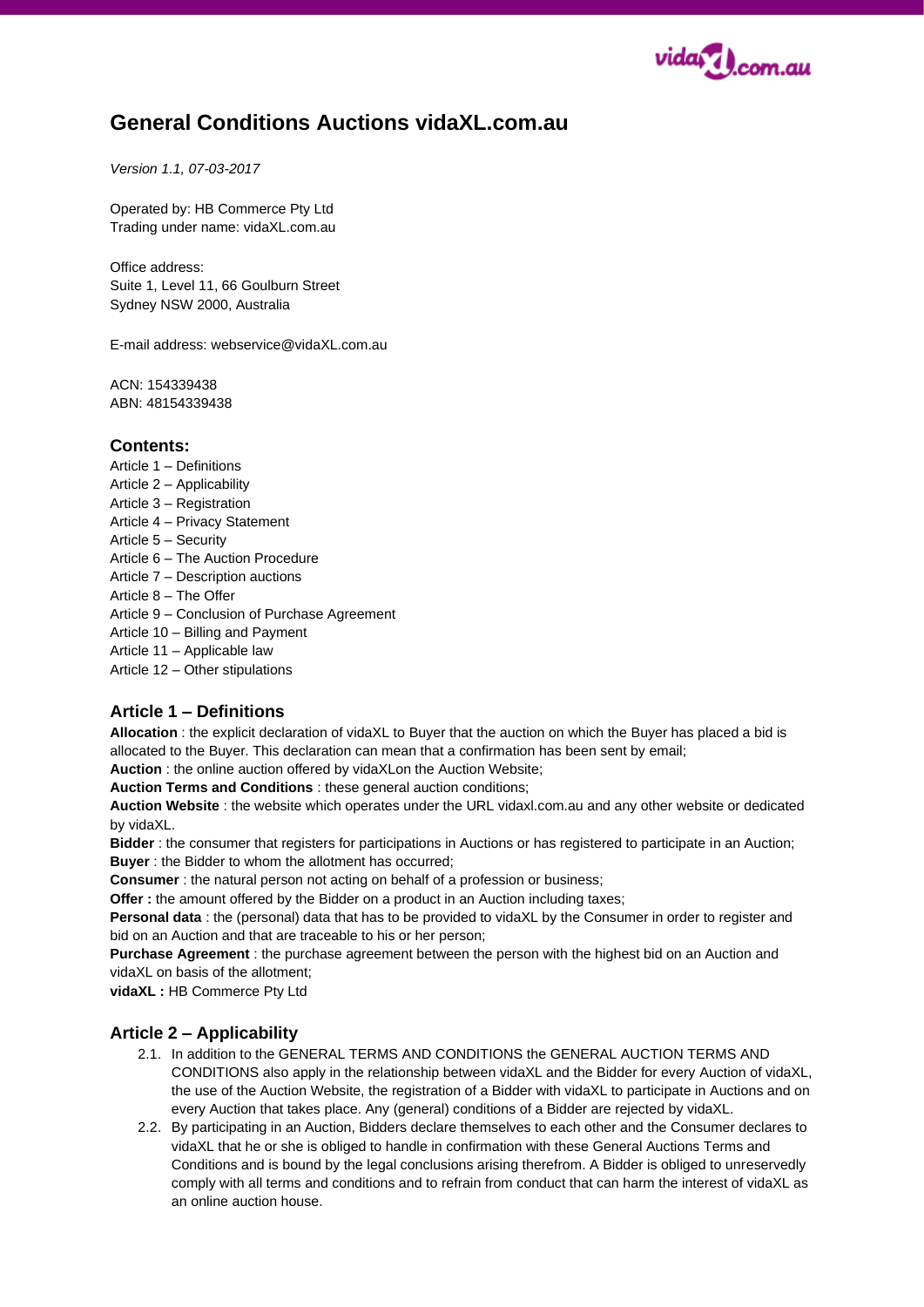

# **Article 3 – Registration**

- 3.1. In order to participate in an Auction, the Bidder must beforehand be registered on the Auction Website in the way prescribed by vidaXL. Moreover, the Bidder states by his/her participation in an Auction to be authorized to perform legal acts. The Bidder also declares (in case of Allocation) to be authorized to enter a Purchase Agreement for the relevant Auction. Furthermore, the Bidder must unreservedly agree to the GENERAL TERMS AND CONDITIONS and the GENERAL AUCTION TERMS AND CONDITIONS. vidaXL reserves the right to deny registration and participating in Auctions, for her own reasons, at any time and to terminate any agreement.
- 3.2. The Bidder shall identify himself/herself at the first request of vidaXL appropriately. If he or she fails, the Bidder is not allowed to participate in the Auction.
- 3.3. The Bidder is required to ensure that the registration information provided by the Bidder to vidaXL is filled in completely, truthfully and correctly. The Bidder furthermore guarantees the accuracy and completeness of the information provided by him/her. Should this information change at any time, the Bidder has the obligation to immediately inform vidaXL of those changes.
- 3.4. The username and password as used by Bidder at an Auction are strictly personal and may not be transferred by Bidder to third parties. If the Bidder fears that another knows his password, the Bidder immediately has to inform vidaXL. The Bidder shall be liable for and bound by all actions that takes place at an Auction and that arise from the use of his/her password and/or username, even in cases of abuse if the Bidder was careless with his/her username and password. vidaXL is also entitled to claim performance of the payment obligations of a Bidder due to bids that have taken place by using the password and user name of the Bidder.

## **Article 4 – Privacy Statement**

4.1. vidaXL will use the (personal) data from a Bidder in accordance with the Privacy Statement at its Auction Website. A bidder shall always consult the latest amendments to the Privacy Statement when visiting the Auction Website.

#### **Article 5 – Security**

- 5.1. vidaXL uses reasonable efforts in order to protect her systems against loss of data and/or any unlawful use and will use appropriate technical and organizational measures in order to do so.
- 5.2. The bidder is obliged towards vidaXL to secure his/her computer or any other device against viruses or any other unlawful programs or files that are spread through the Internet when entering the Auction Website. Furthermore the Bidder has to take appropriate measures to be secure from the unauthorized use of his password and username by a third party.

#### **Article 6 – The Auction Procedure**

- 6.1. The preparation and conduct of the Auction shall be determined solely by vidaXL. This means among other things that vidaXL determines the state of affairs prior to and during the Auction and has the power to determine, if in the opinion of vidaXL there are reasonable grounds, to omit people from further participation, to close one or multiple Auctions or to change (the compilation of) Auctions, to not recognize a bid and declare it invalid and to suspend, renew or cancel the Auction or to take other necessary actions.
- 6.2. The duration of an Auction is marked on the Auction Website. Nonetheless, vidaXL is entitled to cancel, terminate, suspend or extend an Auction (prematurely) at any time. If an Auction is not open to all Bidders due to technical problems, vidaXL will use the right to extend the Auction, but vidaXL is not obliged to do so.
- 6.3. A bidder is obliged by or on behalf of vidaXL to follow instructions and directions given to him or her in the case of an Auction.
- 6.4. The Auction will take place in the order listed in the Auction catalog on the Auction Website. However, the right remains to deviate from the sequence.
- 6.5. A Bidder accepts the special conditions that may arise during an Internet Auction and the (technical) issues that can occur. These issues may contain: the impossibility to access the Auction Website or a specific Auction, the impossibility to issue a Bid, faults or defects in the Auction Website and/or the underlying hardware and/or network connections and/or the software that runs on the Auction Website. Furthermore, maintenance on the Auction website and/or the underlying system can mean that there may arise problems that there can be limited access to the Auction Website and/or Auction and/or stand in the way of placing a Bid.